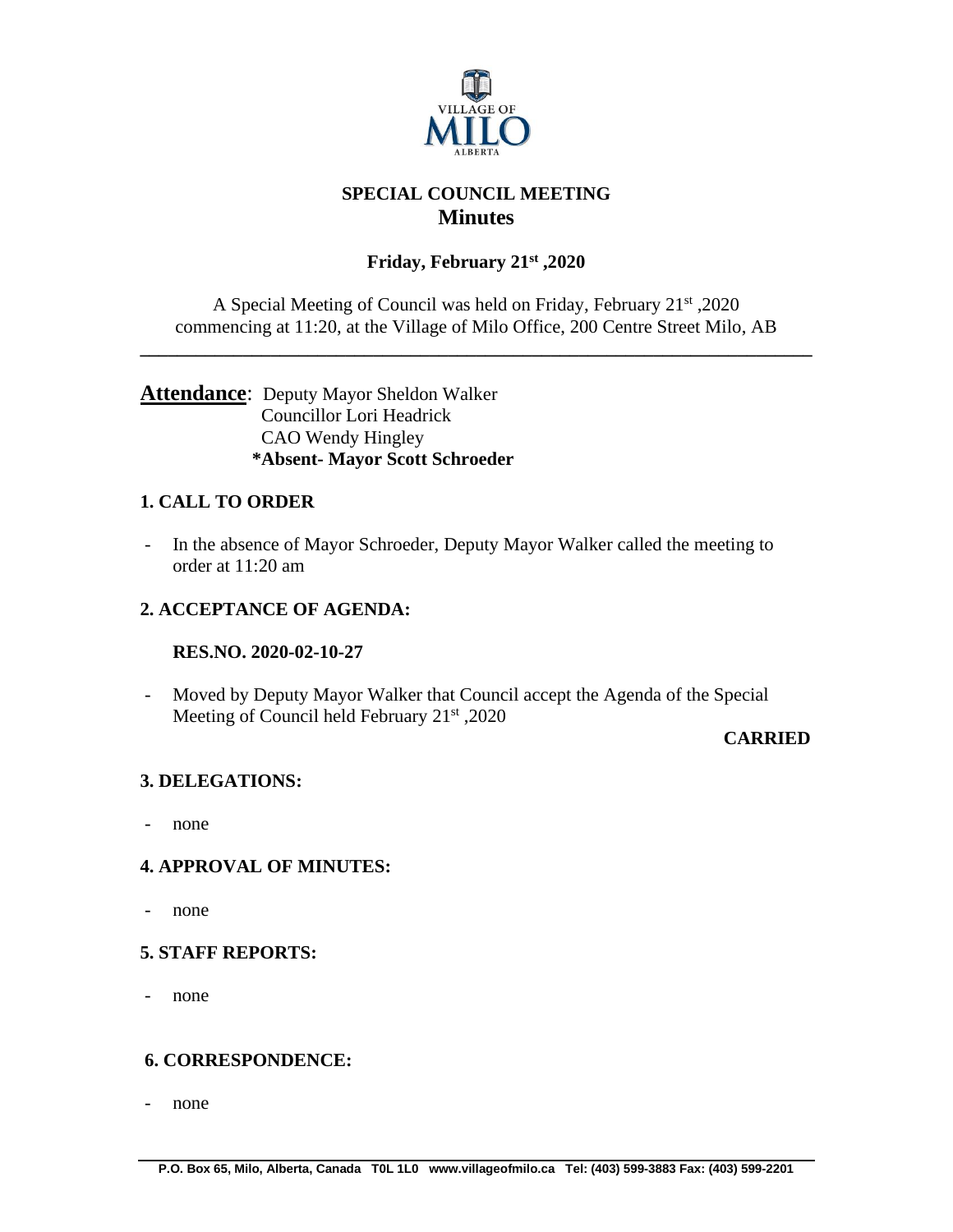

# **7. COUNCIL REPORTS:**

- none

### **8. OLD BUSINESS:**

#### **RES.NO.2020-02-21-28**

- Moved by Councillor Headrick to hire ShawnE Excavating as per their quote to provide sewer and water services to 213 Railway Ave N and also provide water services to adjacent lot 117 Railway Ave N in exchange for the right of way easement for sewer pipe infrastructure through 117 Railway Ave N

### **CARRIED**

#### **RES.NO.2020-02-21-29**

- Deputy Mayor Walker moved to rescind **RES. NO.2019-11-12-142** and direct Administration to commence hiring of Building Works as per revised quote to remove, clean and repair exterior damages to Municipal Building at # 200 Centre Street caused by bat infestation

#### **CARRIED**

#### **9. NEW BUSINESS:**

none

## **10. CLOSED SESSION MEETING:**

#### **RES.NO.2020-02-21-30**

- Deputy Mayor Walker motioned Council to enter into Closed Session @ 11:30 am as per SEC.19 of the Freedom of Information and Privacy Protection Act

**CARRIED**

## **RES.NO.2020-02-21-31**

- Moved by Deputy Mayor Walker to go back into regular session @ 11:45am

**CARRIED**